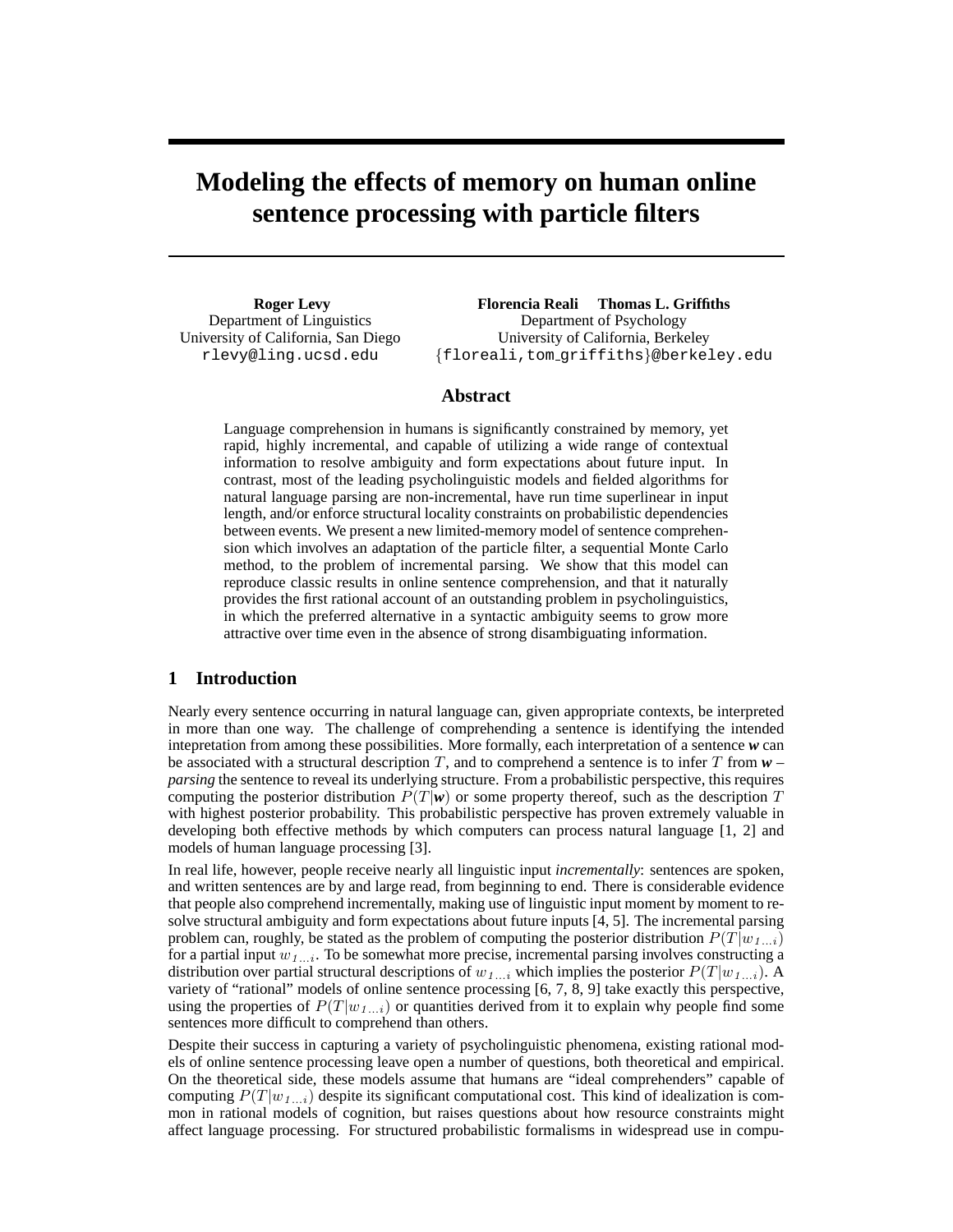tational linguistics, such as probabilistic context-free grammars (PCFGs), incremental processing algorithms exist that allow the exact computation of the posterior (implicitly represented) in polynomial time  $[10, 11, 12]$ , from which k-best structures  $[13]$  or samples from the posterior  $[14]$  can be efficiently obtained. However, these algorithms are psychologically implausible for two reasons: (1) their run time (both worst-case and practical) is superlinear in sentence length, whereas human processing time is essentially linear in sentence length; and (2) the probabilistic formalisms utilized in these algorithms impose strict locality conditions on the probabilistic dependence between events at different levels of structure, whereas humans seem to be able to make use of arbitrary features of (extra-)linguistic context in forming incremental posterior expectations [4, 5].

Theoretical questions about the mechanisms underlying online sentence processing are complemented by empirical data that are hard to explain purely in probabilistic terms. For example, one of the most compelling phenomena in psycholinguistics is that of *garden-path sentences*, such as:

(1) The woman brought the sandwich from the kitchen tripped.

Comprehending such sentences presents a significant challenge, and many readers fail completely on their first attempt. However, the sophisticated dynamic programming algorithms typically used for incremental parsing implicitly represent all possible continuations of a sentence, and are thus able to recover the correct interpretation in a single pass. Another phenomenon that is hard to explain simply in terms of the probabilities of interpretations of a sentence is the "digging in" effect, in which the preferred alternative in a syntactic ambiguity seems to grow more attractive over time even in the absence of strong disambiguating information [15].

In this paper, we explore the hypothesis that these phenomena can be explained as the consequence of constraints on the resources available for incremental parsing. Previous work has addressed the issues of feature locality and resource constraints by adopting a pruning approach, in which hard locality constraints on probabilistic dependence are abandoned and only high-probability candidate structures are maintained after each step of incremental parsing [6, 16, 17, 18]. These approaches can be thought of as focusing on holding on to the highest posterior-probability parse as often as possible. Here, we look to the machine learning literature to explore an alternative approach focused on approximating the posterior distribution  $P(T|w_{1...i})$ . We use particle filters [19], a sequential Monte Carlo method commonly used for approximate probabilistic inference in an online setting, to explore how the computational resources available influence the comprehension of sentences. This approach builds on the strengths of rational models of online sentence processing, allowing us to examine how performance degrades as the resources of the ideal comprehender decrease.

The plan of the paper is as follows. Section 2 introduces the key ideas behind particle filters, while Section 3 outlines how these ideas can be applied in the context of incremental parsing. Section 4 illustrates the approach for the kind of garden-path sentence given above, and Section 5 presents an experiment with human participants testing the predictions that the resulting model makes about the digging-in effect. Section 6 concludes the paper.

# **2 Particle filters**

Particle filters are a sequential Monte Carlo method typically used for probabilistic inference in contexts where the amount of data available increases over time [19]. The canonical setting in which a particle filter would be used involves a sequence of latent variables  $z_1, \ldots, z_n$  and a sequence of observed variables  $x_1, \ldots, x_n$ , with the goal of estimating  $P(z_n|x_{1...n})$ . The particle filter solves this problem recursively, relying on the fact that the chain rule gives

$$
P(z_n|x_{1...n}) \propto P(x_n|z_n)P(z_n|z_{n-1})P(z_{n-1}|x_{1...n-1})
$$
\n(1)

where we assume  $x_n$  and  $z_n$  are independent of all other variables given  $z_n$  and  $z_{n-1}$  respectively.

Assume we know  $P(z_{n-1} | x_{1...n-1})$ . Then we can use this distribution to construct an importance sampler for  $P(z_n|x_{1...n})$ . We generate several values of  $z_{n-1}$  from  $P(z_{n-1}|x_{1...n-1})$ . Then, we draw  $z_n$  from  $P(z_n|z_{n-1})$  for each instance of  $z_{n-1}$ , to give us a set of values from  $P(z_n|x_{1...n-1})$ . Finally, we assign each value of  $z_n$  a weight proportional to  $P(x_n|z_n)$ , to give us an approximation to  $P(z_n|x_{1...n})$ . The particle filter is simply the recursive version of this algorithm, in which a similar approximation was used to construct to  $P(z_{n-1} | x_{1...n-1})$ from  $P(z_{n-2} | x_{1...n-2})$  and so forth. The algorithm thus approximates  $P(z_{n-1} | x_{1...n-1})$  with a weighted set of "particles" – discrete values of  $z_i$  – which are updated using  $P(z_n|z_{n-1})$  and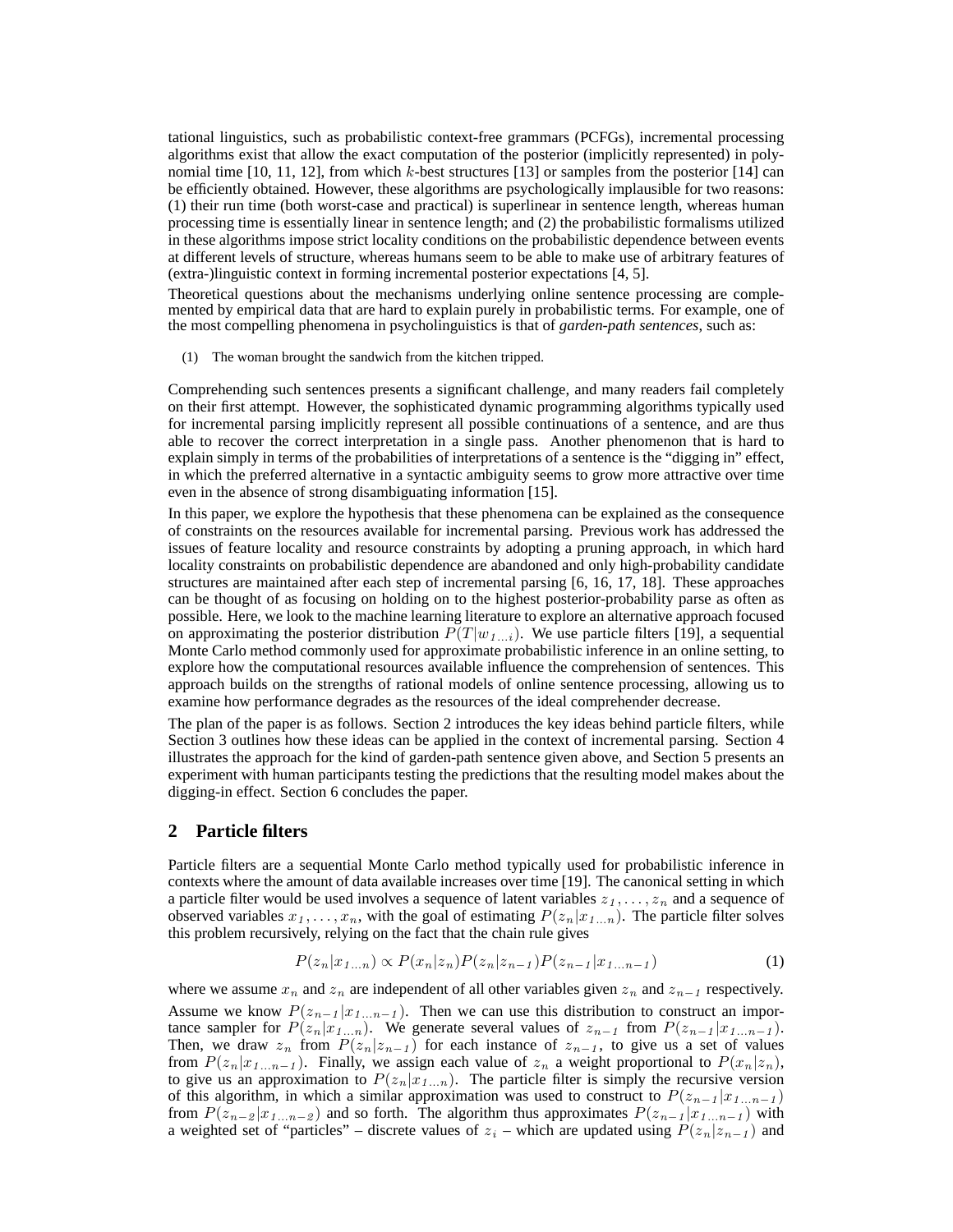$P(x_n|z_n)$  to provide an approximation to  $P(z_n|x_{1...n})$ . The particle filter thus has run-time linear in the number of observations, and provides a way to explore the influence of memory capacity (reflected in the number of particles) on probabilistic inference (cf. [20, 21]). In this paper, we focus on the conditions under which the particle filter fails as a source of information about the challenges of limited memory capacity for online sentence processing.

# **3 Incremental parsing with particle filters**

In this section we develop an algorithm for top-down, incremental particle-filter parsing. We first lay out the algorithm, then consider options for representations and grammars.

#### **3.1 The basic algorithm**

We assume that the structural descriptions of a sentence are context-free trees, as might be produced by a PCFG. Without loss of generality, we also assume that preterminal expansions are always unary rewrites. A tree is generated incrementally in a sequence of *derivation operations*  $\pi_{1...m}$ , such that no word can be generated unless all the words preceding it in the sentence have already been generated. The words of the sentence can thus be considered observations, and the hidden state is a partial derivation  $(D, S)$ , where D is an incremental tree structure and S is a stack of items of the form  $\langle N, 0p \rangle$ , where N is a target node in D and Op is a derivation operation type. Later in this section, we outline three possible derivation *orders*.

The problem of inferring a distribution over partial derivations from observed words can be approximated using particle filters as outlined in Section 2. Assume a model that specifies a probability distribution  $P(\pi|(D, S), w_{1...i})$  over the next derivation operation  $\pi$  given the current partial derivation and words already seen. By  $(D, S) \stackrel{\pi_{1...j}}{\Rightarrow} (D', S')$  we denote that the sequence of derivation operations  $\pi_{1...j}$  takes the partial derivation  $(D, S)$  to a new partial derivation  $(D', S')$ . Now consider a partial derivation  $(D_{i|}, S_{i|})$  in which the most recent derivation operation has generated the  $i<sup>th</sup>$  word in the input. Through the  $\stackrel{\pi}{\Rightarrow}$  relation, our model implies a probability distribution over new partial derivations in which the next operation would be the generation of the  $i + 1<sup>th</sup>$  word; call this distribution  $P((D_{|i+1}, S_{|i+1}) | (D_{i}, S_{i})).$  In the nomenclature of particle filters introduced above, partial derivations  $(D_{|i}, S_{|i})$  thus correspond to latent variables  $z_i$ , words  $w_i$  to observations  $x_i$ , and our importance sampler involves drawing from  $P((D_{|i}, S_{|i})|(D_{i-1}, S_{i-1}|))$  and reweighting by  $P(w_i|(D_{|i}, S_{|i}))$ . This differs from the standard particle filter only in that  $z_i$  is not necessarily independent of  $x_{1...i-1}$  given  $z_{i-1}$ .

#### **3.2 Representations and grammars**

We now describe three possible derivation orders that can be used with our approach. For each order, a derivation operation  $\pi_{\text{Op}}$  of a given type 0p specifies a sequence of symbols  $Y_1 \dots Y_k$  (possibly the empty sequence  $\epsilon$ ), and can be applied to a partial derivation:  $(D, [\langle N, \text{Op} \rangle] \oplus S) \stackrel{\pi_{0p}}{\Rightarrow} (D', A \oplus S)$ , with ⊕ being list concatenation. That is, a derivation operation involves popping the top item off the stack, choosing a derivation operation of the appropriate type, applying it to add some symbols to  $D$ yielding  $D'$ , and pushing a list of new items  $\overline{A}$  back on the stack. Derivation operations differ in the relationship between  $D$  and  $D'$ , and derivation orders differ in the contents of  $A$ .

- Order 1: **Expansion (Exp) only.**  $D'$  consists of  $D$  with node  $N$  expanded to have daughters  $Y_1 \ldots Y_k$ ; and  $A = [\langle Y_1, \text{Exp} \rangle, \ldots, \langle Y_k, \text{Exp} \rangle].$
- Order 2: **Expansion and Right-Sister (Sis).** The sequence of symbols specified by any  $\pi_{0p}$  is of maximum length 1. Expansion operations affect  $D$  as above. For a right-sister operation  $\pi_{\text{Sis}}$ , D' consists of D with Y<sub>1</sub> added as the right sister of N (if  $\pi_{\text{Sis}}$  specifies  $\epsilon$ , then  $D = D'$ ).  $A = [\langle Y \, 1, \text{Exp} \rangle, \langle Y \, 1, \text{Sis} \rangle, \ldots, \langle Y \, k, \text{Exp} \rangle, \langle Y \, k, \text{Sis} \rangle].$
- Order 3: **Expansion, Right-Sister, and Adjunction (Adj).** The sequence of symbols specified by any  $\pi_{0p}$  is of maximum length 1. Expansion operations affect D as above. Expansion and right-sister operations are as above. For a right-sister operation  $\pi_{\text{Ad}i}$ , D' consists of D with  $Y_1$  spliced in at the node  $N$  – that is,  $Y_1$  replaces N in the tree, and N becomes the lone daughter of  $Y_1$  (if  $\pi_{\text{Adj}}$  specifies  $\epsilon$ , then  $D = D'$ ).  $A =$  $[\langle Y_1, \text{Exp}\rangle, \langle Y_1, \text{Sis}\rangle, \langle Y_1, \text{Adj}\rangle, \ldots, \langle Y_k, \text{Exp}\rangle, \langle Y_k, \text{Sis}\rangle, \langle Y_k, \text{Adj}\rangle].$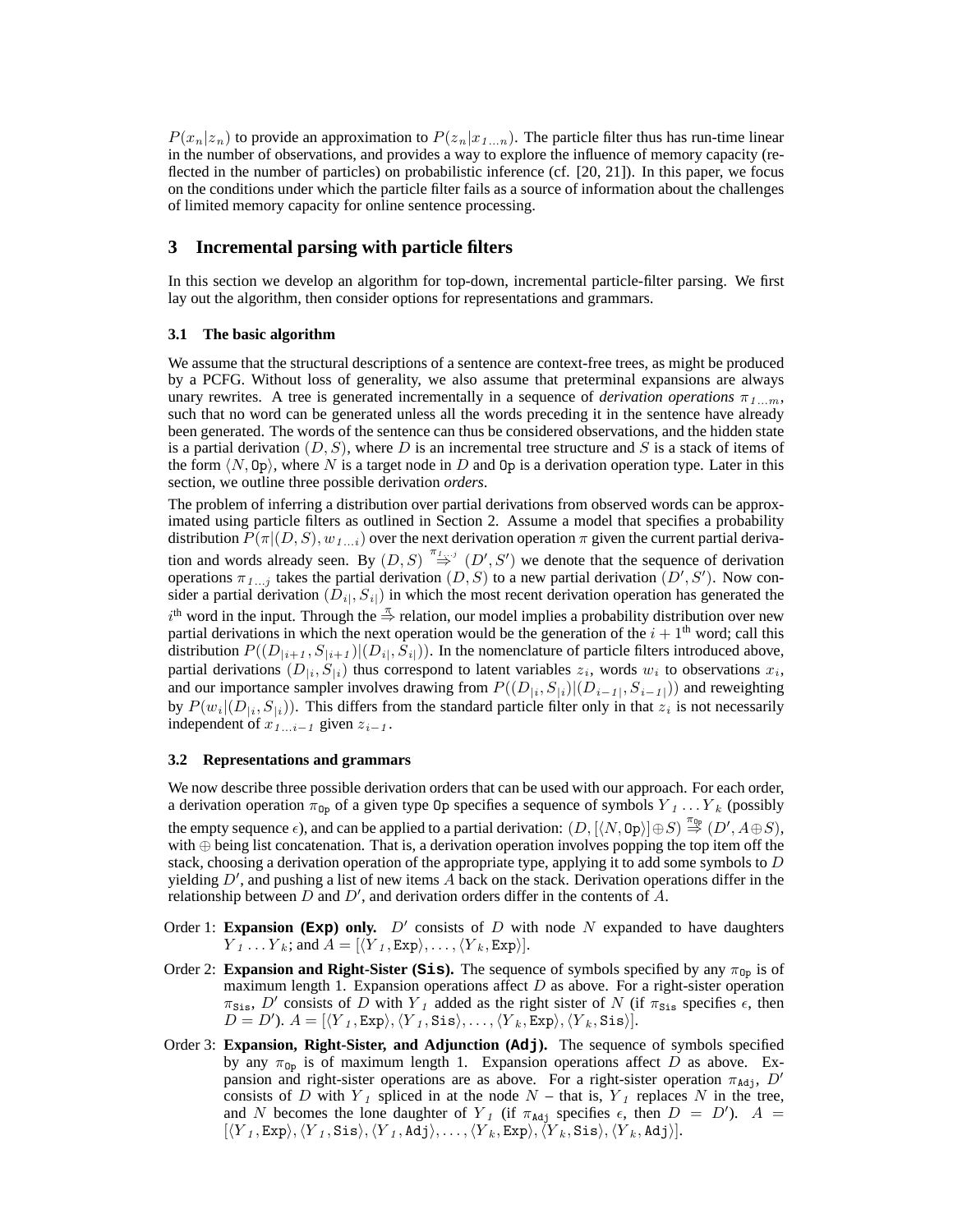

Figure 1: Three possible derivation orders for the sentence "Pat walked yesterday and Sally slept". In each case, the partial derivation  $(D_{i}, S_{i})$  is shown for  $i = 2$  – up to just before the generation of the word "walked". The symbols ADVP, CC, and  $S_3$  in (a) will be generated later in the derivations of (b) and (c) as right-sister operations; the symbol  $S_1$  will be generated in (c) as an adjunction operation. During the incremental parsing of "walked" these partial derivations would be reweighted by  $P_{\text{Exp}}(walked | (D_{|i}, S_{|i})).$ 

In all cases, the initial state of a derivation is a root symbol targeted for expansion:  $(ROOT, |\langle ROOT, \frac{Exp}{\rangle}|)$ , and a derivation is complete when the stack is empty. Figure 1 illustrates the partial derivation state for each order just after the generation of a word in mid-sentence.

For each derivation operation type Op, it is necessary to define an underlying grammar and estimate the parameters of a distribution  $P_{\text{Op}}(\pi|(D, S))$  over next derivation operations given the current state of the derivation. For a sentence whose tree structure is known, the sequence of derivation operations for derivation orders 1 and 2 is unambiguous and thus supervised training can be used for such a model. For derivation order 3, a known tree structure still underspecifies the order of derivation operations, so the underlying sequence of derivation operations could either be canonicalized or treated as a latent variable in training. Finally, we note that a known PCFG could be encoded in a model using any of these derivation orders; for PCFGs, the partial derivation representations used in order 3 may be thought of as marginalizing over the unary chains on the right frontier of the representations in order 2, which in turn may be thought of as marginalizing over the extra childless nonterminals in the incremental representations of order 1. In the context of the particle filter, the representations with more operation types could thus be expected to function as having larger effective sample sizes for a fixed number of particles [22]. For the experiments reported in this paper, we use derivation order 2 with a PCFG trained using unsmoothed relative-frequency estimation on the parsed Brown corpus.

This approach has several attractive features for the modeling of online human sentence comprehension. The number of particles can be considered a rough estimate of the quantity of working memory resources devoted to the sentence comprehension task; as we will show in Section 5, sentences difficult to parse can become easier when more particles are used. After each word, the incremental posterior over partial structures  $T$  can be read off the particle structures and weights. Finally, the approximate *surprisal* of each word – a quantity argued to be correlated with many types of processing difficulty in sentence comprehension [8, 9, 23] – is essentially a by-product of the incremental parsing process: it is the negative log of the mean (unnormalized) weight  $P(w_i|(D_{|i}, S_{|i}))$ .

#### **4 The garden-path sentence**

To provide some intuitions about our approach, we illustrate its ability to model online disambiguation in sentence comprehension using the garden-path sentence given in Example 1. In this sentence, a local structural ambiguity is introduced at the word *brought* due to the fact that this word could be either (i) a past-tense verb, in which case it is the main verb of the sentence and *The woman* is its complete subject; or (ii) a participial verb, in which case it introduces a reduced relative clause, *The woman* is its recipient, and the subject of the main clause has not yet been completed. This ambiguity is resolved in favor of (ii) by the word *tripped*, the main verb of the sentence. It is well documented (e.g., [24]) that locally ambiguous sentences such as Example 1 are read more slowly at the disambiguating region when compared with unambiguous counterparts (c.f. *The woman who*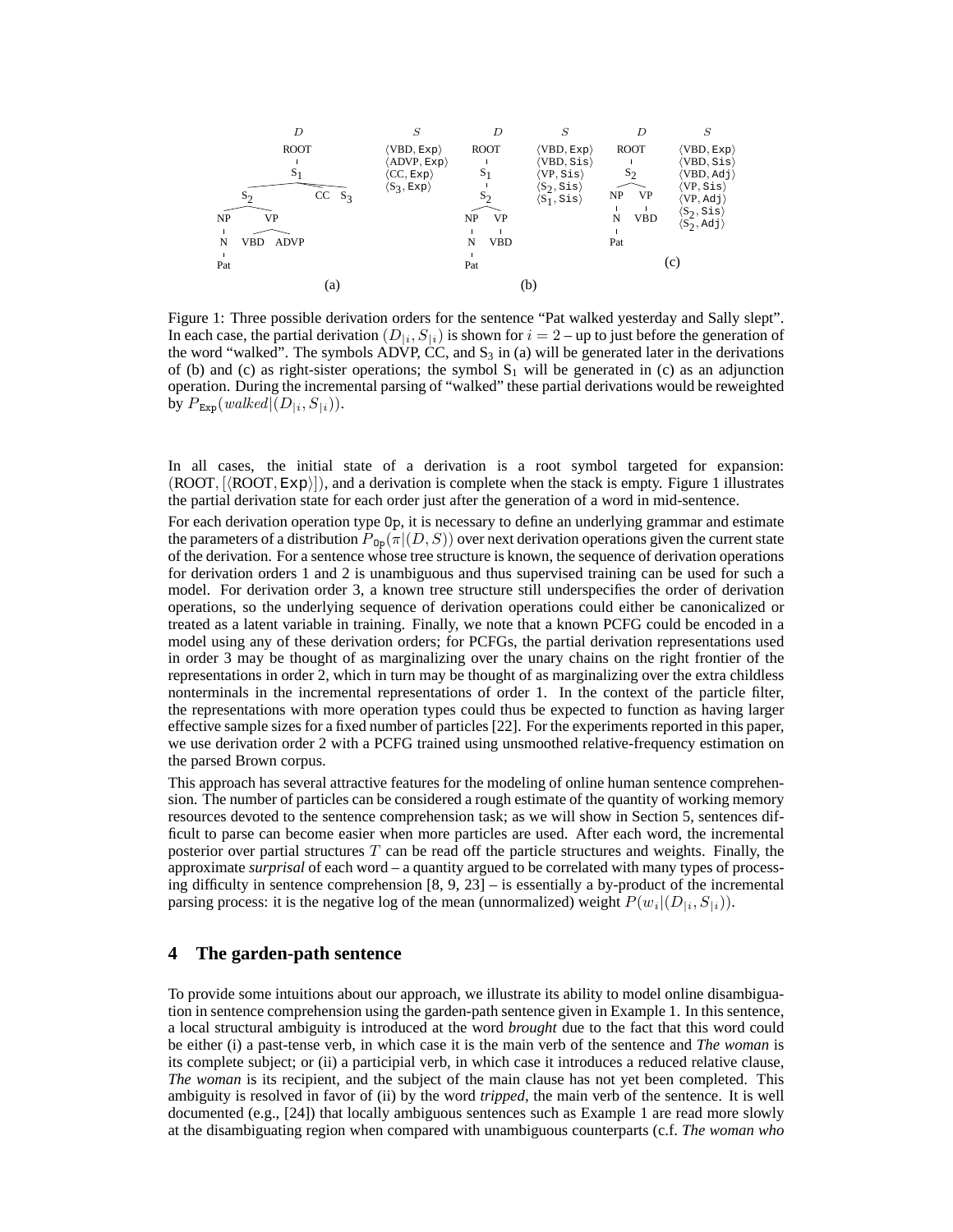|     | 0.66 0.64    | 0.91              | 0.90         | 0.89         | 0.90                                       | 0.91                          | 0.87                         | 0.37                   |
|-----|--------------|-------------------|--------------|--------------|--------------------------------------------|-------------------------------|------------------------------|------------------------|
| S   | S            | S                 | S            | S            | s                                          | S                             | s                            | N/A                    |
| NP  | NP           | VP<br>NP          | VP<br>NP     | VP<br>NP     | VP<br>NP                                   | <b>VP</b><br>NP               | NP<br><b>VP</b>              |                        |
|     | ∼            |                   |              |              |                                            |                               |                              |                        |
| DT  | <b>DTNN</b>  | DT NN VBD         | DT NN VBD NP | DT NN VBD NP | <b>DT NN VBD</b><br>NP<br>PP               | <b>DT NN VBD</b><br><b>NP</b> | <b>DT NN VBD</b><br>NP<br>PP |                        |
|     |              |                   |              | ⌒            | ⌒                                          | ⌒<br>⌒                        |                              |                        |
|     |              |                   | DT           | $DT\,NN$     | <b>DT NN IN</b>                            | DT NN IN NP                   | DTNN IN NP                   |                        |
|     |              |                   |              |              |                                            |                               | ⌒                            |                        |
|     |              |                   |              |              |                                            | DT                            | <b>DT NN</b>                 |                        |
|     | $0.15$ 0.19  | 0.04              | 0.04         | 0.04         | 0.05                                       | 0.03                          | 0.05                         | 0.63                   |
| S   | S            | S                 | S            | S            | S                                          | S                             | S                            | s                      |
|     |              |                   |              |              |                                            |                               |                              |                        |
| NP  | NP           | NP                | NP           | NP           | NP                                         | NP                            | NP                           | VP<br>NP               |
| NP  | J.<br>NP     | VP<br>NP          | VP<br>NP     | NP<br>VP     | VP<br>NP                                   | VP<br>NP                      | NP<br>VP                     | VP<br><b>VBD</b><br>NP |
|     | ⌒            |                   |              |              |                                            |                               |                              |                        |
| DT  | <b>DT NN</b> | <b>DT NN VBN</b>  | DT NN VBN NP | DT NN VBN NP | <b>DT NN VBN</b><br><b>NP</b><br><b>PP</b> | <b>DT NN VBN</b><br>NP<br>PP  | DT NN VBN NP<br>PP           | DT NN VBN NP<br>PP     |
|     |              |                   |              | ⌒            | ∼                                          | ⌒                             |                              |                        |
|     |              |                   | DT           | <b>DTNN</b>  | <b>DT NN IN</b>                            | DT NN IN NP                   | DT NN IN NP                  | DT NN IN NP            |
|     |              |                   |              |              |                                            |                               | ⌒                            | ∼                      |
|     |              |                   |              |              |                                            | DT                            | <b>DTNN</b>                  | DTNN                   |
|     |              | The woman brought | the          | sandwich     | from                                       | the                           | kitchen                      | tripped                |
|     | 1.00 0.99    | 0.96              | 0.92         | 0.90         | 0.83                                       | 0.83                          | 0.83                         | 0.17                   |
| 0.4 | 0.09         | 0.29              | 0.78         | 0.09         | 0.3                                        |                               |                              |                        |

Figure 2: Incremental parsing of a garden-path sentence. Trees indicate the canonical structures for main-verb (above) and reduced-relative (below) interpretations. Numbers above the trees indicate the posterior probabilites of main-verb and reduced-relative interpretations, marginalizing over precise details of parse structure, as estimated by a parser using 1000 particles. Since the grammar is quite noisy, the main-verb interpretation still has some posterior probability after disambiguation at *tripped*. Numbers in the second-to-last line indicate the proportion of particle filters with 20 particles that produce a viable parse tree including the given word. The final line indicates the variance  $(\times 10^{-3})$  of particle weights after parsing each word.

*was brought the sandwich from the kitchen tripped*), and in cases where the local bias strongly favors (i), many readers may fail to recover the correct reading altogether.

Figure 2 illustrates the behavior of the particle filter on the garden-path sentence in Example 1. The word *brought* shifts the posterior strongly toward the main-verb interpretation. The rest of the reduced relative clause has little effect on the posterior, but the disambiguator *tripped* shifts the posterior in favor of the correct reduced-relative interpretation. In low-memory situations, as represented by a particle filter with a small number of particles (e.g., 20), the parser is usually able to construct an interpretation for the sentence up through the word *kitchen*, but fails at the disambiguator, and when it succeeds the variance in particle weights is high.

# **5 Exploring the "digging in" phenomenon**

An important feature distinguishing "rational" models of online sentence comprehension [6, 7, 8, 9] from what are sometimes called "dynamical systems" models [25, 15] is that the latter have an internal feedback mechanism: in the absence of any biasing input, the activation of the leading candidate interpretation tends to grow with the passage of time. A body of evidence exists in the psycholinguistic literature that seems to support an internal feedback mechanism: increasing the duration of a local syntactic ambiguity increases the difficulty of recovery at disambiguation to the disfavored interpretation. It has been found, for example, that 2a and 3a, in which the second NP (*the gossip. . . /the deer. . .*) initially seems to be the object of the preceding verb, are harder to recover from than 2b and 3b [26, 27, 15].

- (2) "NP/S" ambiguous sentences
	- a. Long (A-L): Tom heard the gossip about the neighbors wasn't true.
	- b. Short (A-S): Tom heard the gossip wasn't true.
- (3) "NP/Z" ambiguous sentences
	- a. Long (A-L): While the man hunted the deer that was brown and graceful ran into the woods.
	- b. Short (A-S): While the man hunted the deer ran into the woods.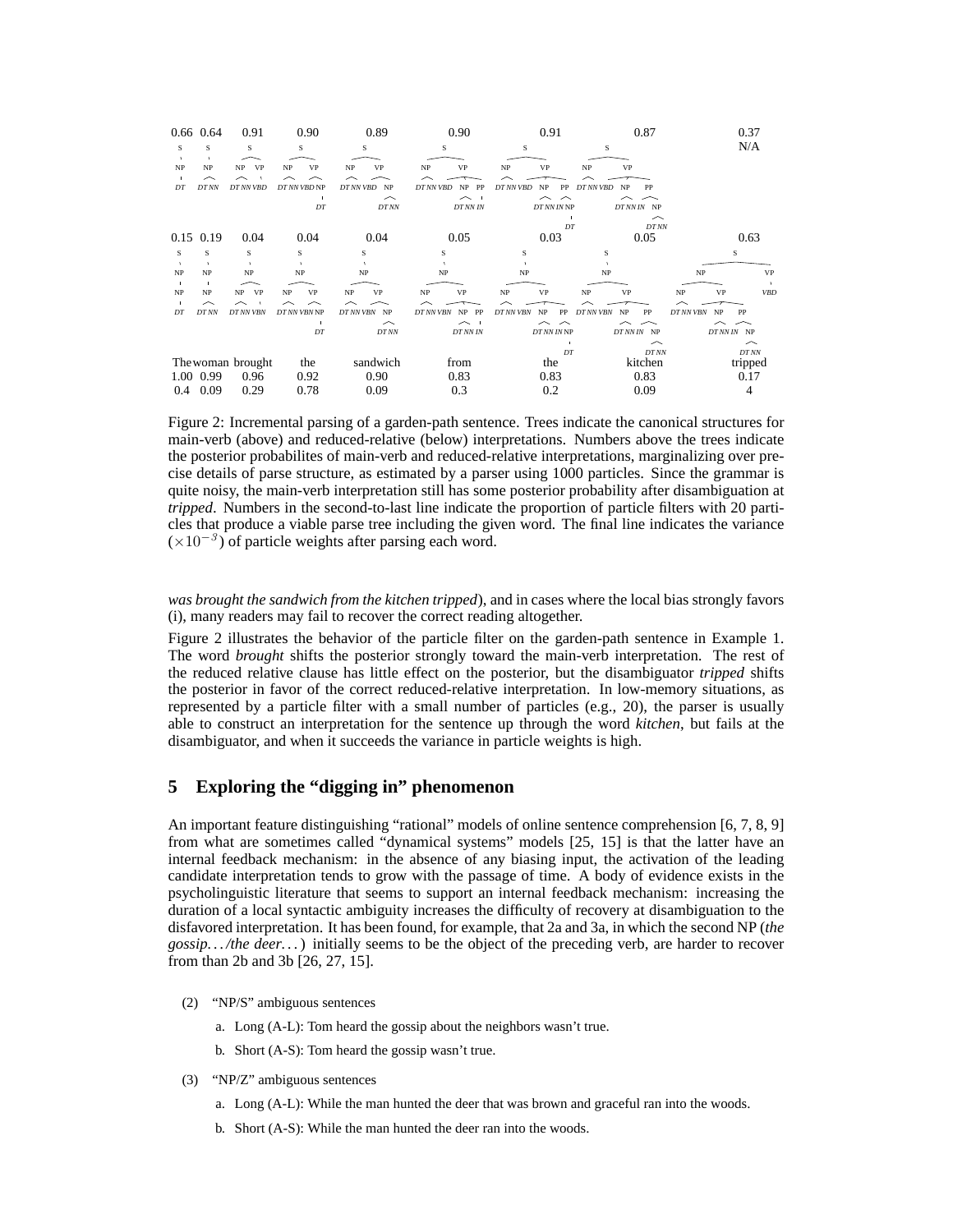From the perspective of exact rational inference – or even for rational pruning models such as [6] – this "digging in" effect is puzzling.<sup>1</sup> The result finds an intuitive explanation, however, in our limited-memory particle-filter model. The probability of parse failure at the disambiguating word  $w<sub>i</sub>$  is a function of (among other things) the immediately preceding estimated posterior probability of the disfavored interpretation. If this posterior probability is low, then the resampling of particles performed after processing each word provides another point at which particles representing the disfavored interpretation could be deleted. Consequently, total parse failure at the disambiguator will become more likely the greater the length of the preceding ambiguous region.

We quantify these predictions by assuming that the more often no particle is able to integrate a given word  $w_i$  in context – that is,  $P(w_i|(D_{|i}, S_{|i}))$  – the more difficult, on average, people should find  $w_i$  to read. In the sentences of Examples 2-3, by far the most likely position for the incremental parser to fail is at the disambiguating verb. We can also compare processing of these sentences with syntactically similar but unambiguous controls.

- (4) "NP/S" unambiguous controls
	- a. Long (U-L): Tom heard that the gossip about the neighbors wasn't true.
	- b. Short (U-S): Tom heard that the gossip wasn't true.
- (5) "NP/Z" unambiguous controls
	- a. Long (U-L): While the man hunted, the deer that was brown and graceful ran into the woods.
	- b. Short (U-S): While the man hunted, the deer ran into the woods.

Figure 3a shows, for each sentence of each type, the proportion of runs in which the parser successfully integrated (assigned non-zero probability to) the disambiguating verb (*was* in Example 2a and *ran* in Example 3a), among those runs in which the sentence was successfully parsed up to the preceding word. Consistent with our intuitive explanation, both the presence of local ambiguity and length of the preceding region make parse failure at the disambiguator more likely.

In the remainder of this section we test this explanation with an offline sentence acceptability study of digging-in effects. The experiment provides a way to make more detailed comparisons between the model's predictions and sentence acceptability. Consistent with the predictions of the model, ratings show differences in the magnitude of digging-in effects associated with different types of structural ambiguities. As the working-memory resources (i.e. number of particles) devoted to comprehension of the sentence increase, the probability of successful comprehension goes up, but local ambiguity and length of the second NP remain associated with greater comprehension difficulty.

#### **5.1 Method**

Thirty-two native English speakers from the university subject pool completed a questionnaire corresponding to the complexity-rating task. Forty experimental items were tested with four conditions per item, counterbalanced across questionnaires, plus 84 fillers, with sentence order pseudorandomized. Twenty experimental items were NP/S sentences and twenty were NP/Z sentences. We used a  $2 \times 2$  design with ambiguity and length of the ambiguous noun phrase as factors. In NP/S sentences, structural ambiguity was manipulated by the presence/absence of the complementizer *that*, while in NP/Z sentences, structural ambiguity was manipulated by the absence/presence of a comma after the first verb. Participants were asked to rate how difficult to understand sentences are on a scale from 0 to 10, 0 indicating "Very easy" and 10 "Very difficult".

#### **5.2 Results and Discussion**

Figure 3b shows the mean complexity rating for each type of sentences. For both NP/S and NP/Z sentences, the ambiguous long-subject (A-L) was rated the hardest to understand, and the unambiguous short-subject (U-S) condition was rated the easiest; these results are consistent with model predictions. Within sentence type, the ratings were subjected to an analysis of variance (ANOVA) with two factors: ambiguity and length. In the case of NP/S sentences there was a main effect of ambiguity,  $F1(1, 31) = 12.8$ ,  $p < .001$ ,  $F2(1, 19) = 47.8$ ,  $p < .0001$  and length,  $F1(1, 31) = 4.9$ ,

<sup>&</sup>lt;sup>1</sup>For these examples, noun phrase length is a weakly misleading cue – objects tend to be longer than subjects – and that these "digging in" examples might also be analyzable as cases of exact rational inference [9]. However, the effects of length in some of the relevant experiments are quite strong. The explanation we offer here would magnify the effects of weakly misleading cues, and also extend to where cues are neutral or even favor the ultimately correct interpretation.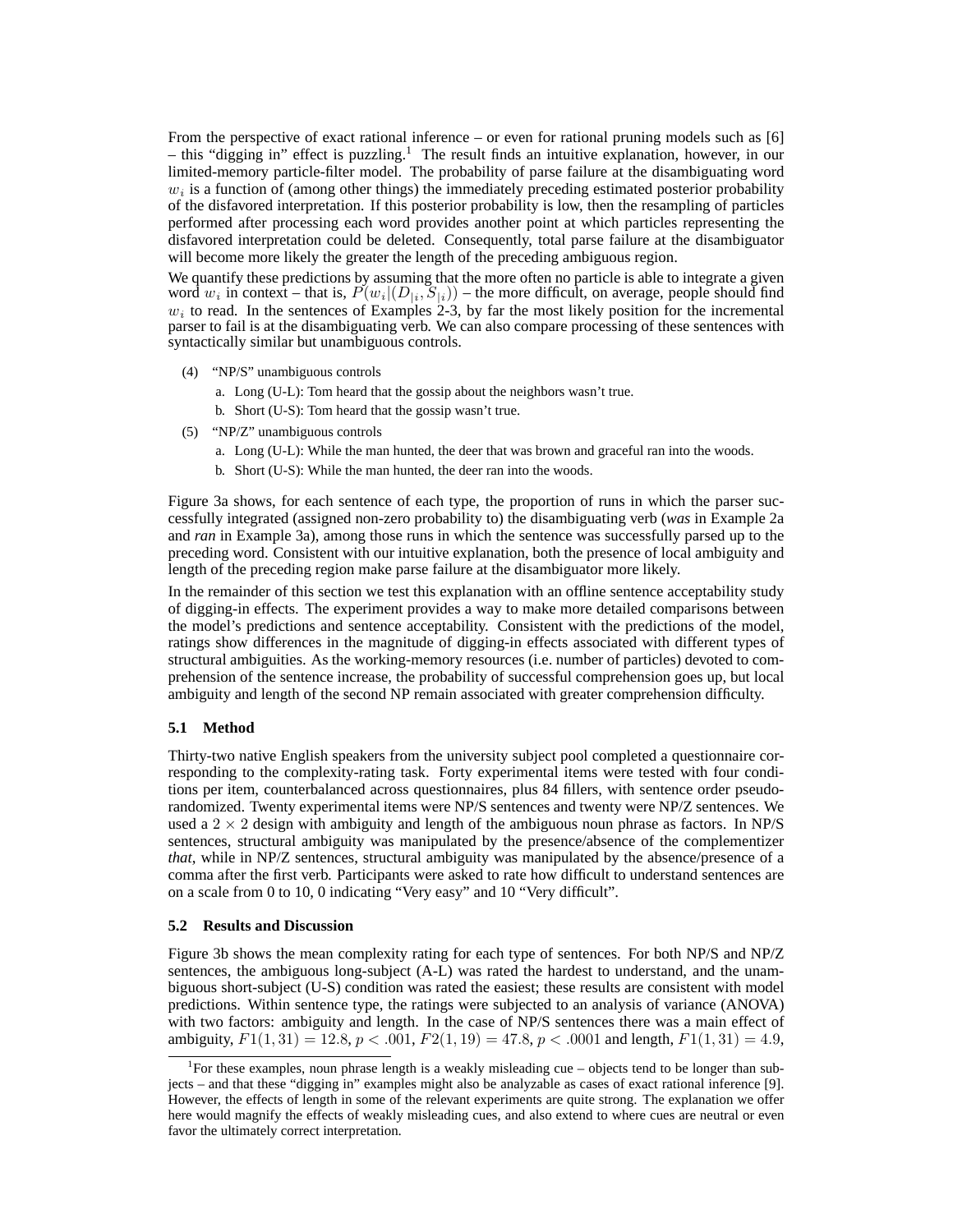

Figure 3: Frequency of irrevocable garden path in particle-filter parser as a function of number of particles, and mean empirical difficulty rating, for NP/S and NP/Z sentences.

 $p = .039, F2(1, 19) = 32.9, p < .0001$ , and the interaction between factors was significant,  $F1(1, 31) = 8.28, p = .007, F2(1, 19) = 5.56, p = .029$ . In the case of NP/Z sentences there was a main effect of ambiguity,  $F1(1, 31) = 63.6$ ,  $p < .0001$ ,  $F2(1, 19) = 150.9$ ,  $p < .0001$  and length,  $F1(1, 31) = 127.2$ ,  $p < .0001$ ,  $F2(1, 19) = 124.7$ ,  $p < .0001$  and the interaction between factors was significant by subjects only,  $F1(1, 31) = 4.6$ ,  $p = .04$ ,  $F2(1, 19) = 1.6$ ,  $p = .2$ . The experiment thus bore out most of the model's predictions, with ambiguity and length combining to make sentence processing more difficult. One reason that our model may underestimate the effect of subject length on ease of understanding, at least in the NP/Z case, is the tendency of subject NPs to be short in English, which was not captured in the grammar used by the model.

### **6 Conclusion and Future Work**

In this paper we have presented a new incremental parsing algorithm based on the particle filter and shown that it provides a useful foundation for modeling the effect of memory limitations in human sentence comprehension, including a novel solution to the problem posed by "digging-in" effects [15] for rational models. In closing, we point out two issues – both involving the problem of resampling prominent in particle filter research – in which we believe future research may help deepen our understanding of language processing.

The first issue involves the question of *when to resample*. In this paper, we have take the approach of generating values of  $z_{n-1}$  from which to draw  $P(z_n|z_{n-1}, x_{1...n-1})$  by sampling with replacement (i.e., resampling) after every word from the multinomial over  $P(z_{n-1} | x_{1...n-1})$  represented by the weighted particles. This approach has the problem that particle diversity can be lost rapidly, as it decreases monotonically with the number of observations. Another option is to resample only when the variance in particle weights exceeds a predefined threshold, sampling without replacement when this variance is low [22]. As Figure 2 shows, a word that resolves a garden-path generally creates high weight variance. Our preliminary investigations indicate that associating variance-sensitive resampling with processing difficulty leads to qualitatively similar predictions to the total parse failure approach taken in Section 5, but further investigation is required.

The other issue involves *how to resample*. Since particle diversity can never increase, when parts of the space of possible  $T$  are missed by chance early on, they can never be recovered. As a consequence, applications of the particle filter in machine learning and statistics tend to supplement the basic algorithm with additional steps such as running Markov chain Monte Carlo on the particles in order to re-introduce diversity (e.g., [28]). Further work would be required, however, to specify an MCMC algorithm over trees given an input prefix. Both of these issues may help achieve a deeper understanding of the details of reanalysis in garden-path recovery [29]. For example, the initial reaction of many readers to the sentence *The horse raced past the barn fell* is to wonder what a "barn fell" is. With variance-sensitive resampling, this observation could be handled by smoothing the probabilistic grammar; with diversity-introducing MCMC, it might be handled by tree-changing operations chosen during reanalysis.